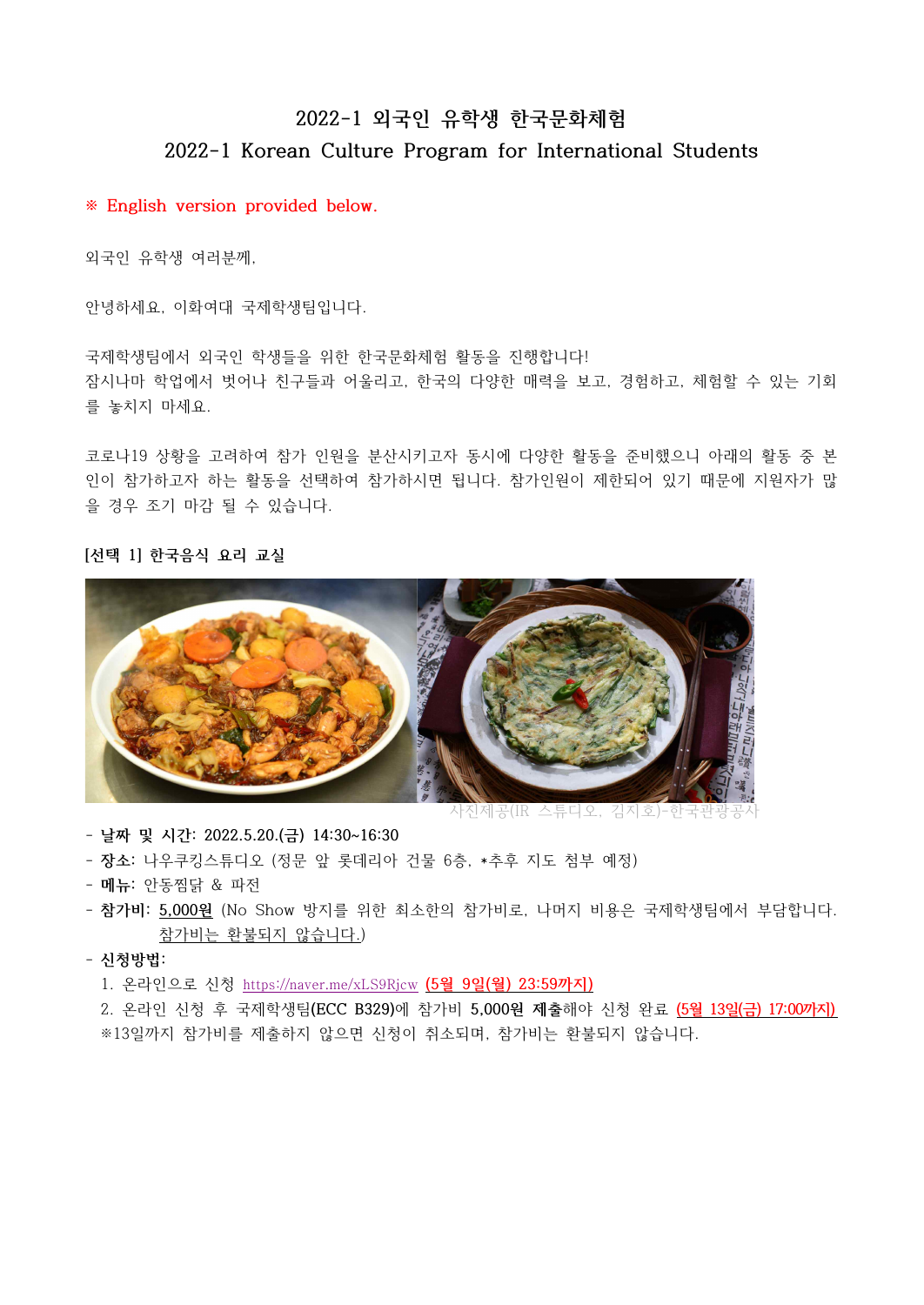## **[선택 2] 수제도장 만들기**



- **일시: 2022.5.19.(목) 15:00-16:30**
- **장소: 어라연전각연구소·체험관** (서울시 종로구 인사동길 34, 2층 202호)
- **만남 시간 및 장소: 2022.5.19.(목) 14:40,** 지하철 3호선 '안국'역 6번 출구 앞
- **체험내용: 자연석에 이름을 새겨 나만의 수제도장 제작**
- **참가비: 5,000원** (No Show 방지를 위한 최소한의 참가비로, 나머지 비용은 국제학생팀에서 부담합니다. 참가비는 환불되지 않습니다.)

# - **신청방법:**

1. 온라인으로 신청 https://naver.me/x78QzMNQ **(5월 9일(월) 23:59까지)**

 2. 온라인 신청 후 국제학생팀**(ECC B329)**에 참가비 **5,000원 제출**해야 신청 완료 **(5월 13일(금) 17:00까지)**  ※13일까지 참가비를 제출하지 않으면 신청이 취소되며, 참가비는 환불되지 않습니다.

각 활동별로 참가인원이 제한되어 있으므로 지원자가 많을 경우 **신청이 조기 마감될 수 있습니다.** 기한 내 에 참가비 납부 혹은 참여의사 확인을 하지 않으면 신청이 취소됩니다.

**※ 코로나19 상황에 따라 체험활동이 취소될 수 있습니다.**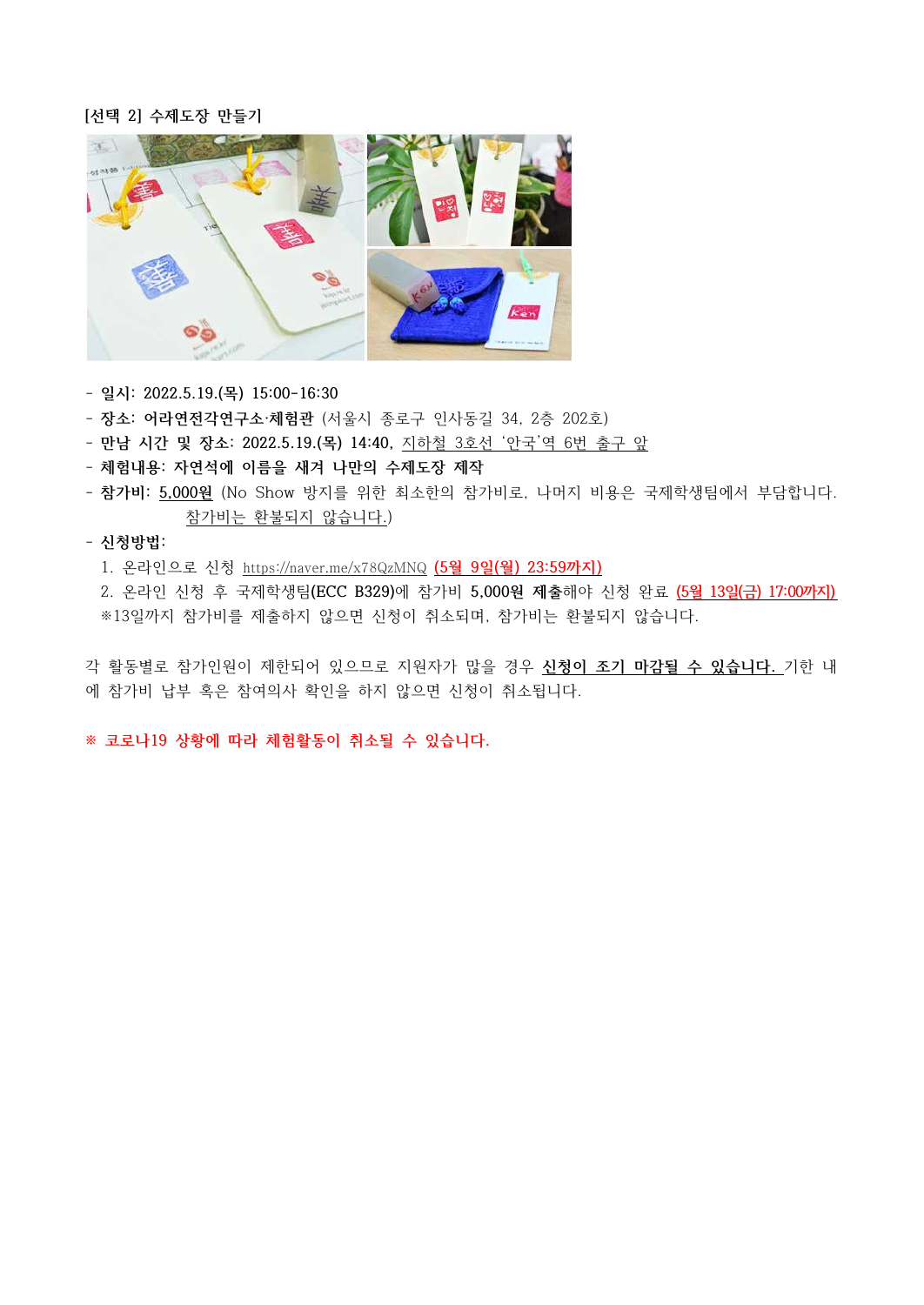Dear Ewha International Students,

Greetings from International Student Affairs Team of Ewha Womans University.

ISAT invites you to join our Korean Culture Program for international students! Do not miss the great opportunity to have fun with your friends, see new things, experience more of Korea and try new activities.

Considering the pandemic situation, there are several options on activities to make sure the participants do not get crowded. Please choose one of the activities that you would like to participate from the following.

# **[Option 1] Korean Food Cooking Class**



사진제공(IR 스튜디오, 김지호)-한국관광공

- **When: 2022.5.20.(Fri) 14:30~16:30**

- **Where:** Now Cooking Studio (near Ewha's front gate, a map will be sent to you later)
- **Menu: Andong Jjimdak(braised spicy chicken) & Pajeon (Korean pancake with spring onion)**
- **Participation Fee: 5,000 won** (ISAT supports the remaining participation fee. 5,000 won is the minimum amount of fee to prevent no-show, the fee is non-refundable)

## - **How to Apply:**

- 1. Online application https://naver.me/xLS9Rjcw **(by 5/9(Mon) 23:59)**
- 2. After online application, **pay 5,000 won** to ISAT office **(ECC B329) (by 5/13(Fri) 17:00)**
- ※ Your reservation will be automatically canceled when you do not pay participation fee by 5/13(Fri). The fee is non-refundable.